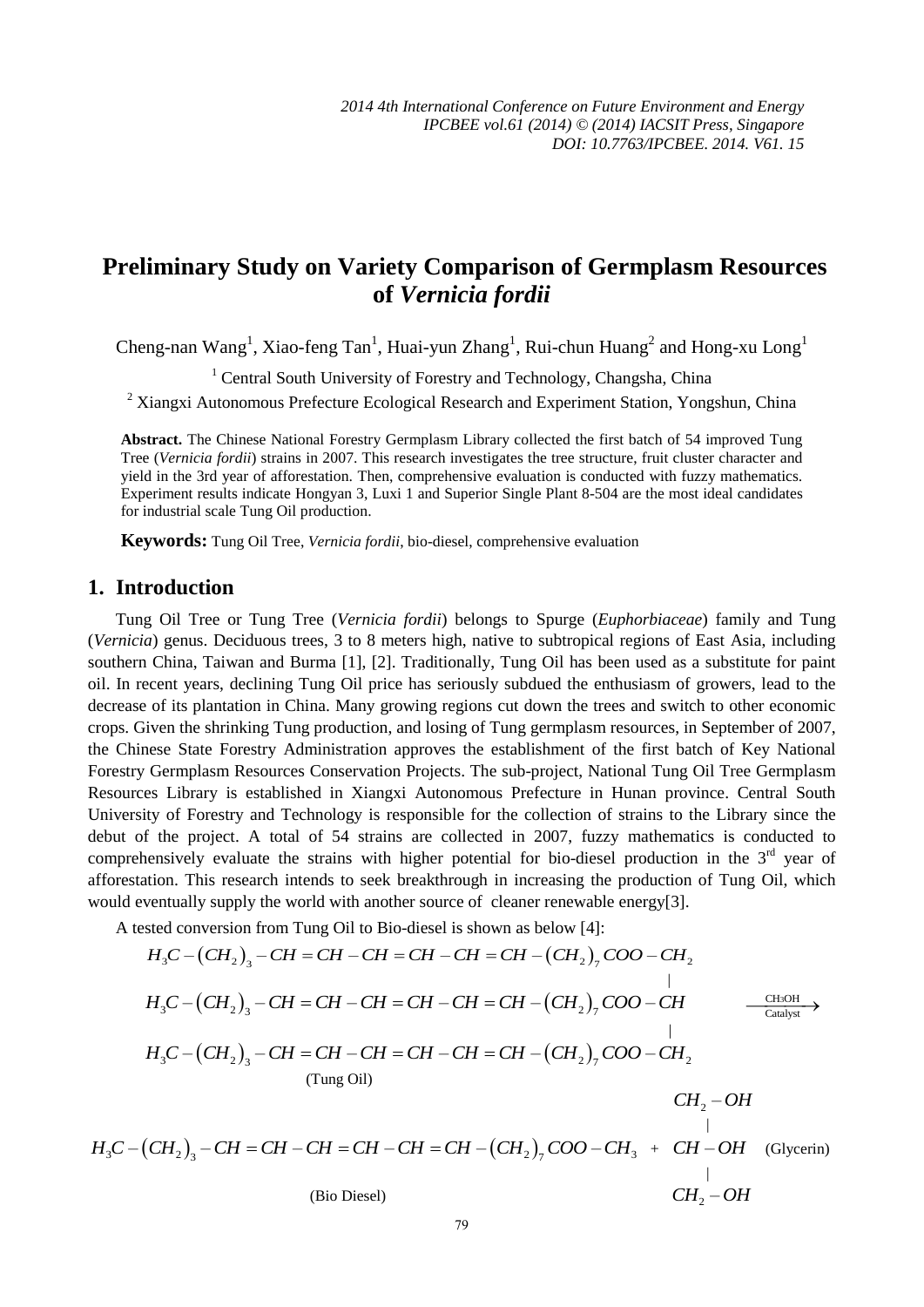Results show that Tung tree is one of the most promising trees to produce bio-energy in China, it is superior to other bio-energy species such as *Swidawilsoniana* or *Pistacia chinensis*. In addition, other inherent characteristics of Tung, such as anti-drought and anti-barren ability are also desirable to protect the environment.

# **2. Materials and Methods**

#### **2.1. Environmental conditions on Site**

Xiangxi, Hunan is located in China's eastern Yunnan-Guizhou plateau-plain transition zone, Karst topography, typical Karst soil base, also known as "the hometown of Golden Tung" [2]. The research site locates in the center of Xiangxi region.  $110^{\circ}29^{\prime}E$  and  $28^{\circ}32^{\prime}N$ ; elevation is 530-600 meters; subtropical monsoon climate; four distinct seasons; abundant rainfall of 1290-1600 mm annually; annual average temperature of 14 ~ 19 ℃; parent soil material is limestone; adret slope of 20°; soil layers unequal; decent soil fertility; suitable for the growth of Tung [5,6].

# **2.2. Materials**

Central South University of Forestry and Technology collects varieties or families of Tung locally as well as from major Tung growing regions all over China in 2007. A collection of 54 strains have undergone accelerating germination before the afforestation in early 2008. Detailed name codes are shown in Table 3.

#### **2.3. Seeds preparation**

In order to prevent germplasm confusion, collected Tung fruits are given uniformed code names. Cloth bags or boxes are used to separate different germplasms, labels are attached to bags or boxes to show code names. Once the fruit shell softens, seeds are stripped out of the fruit, and put back to the bag or box. Prior to seeding, seeds are soaked in warm water of 60℃ (initial temperature) for 12 hours, then permanganate fluid (1:1000 to water) for 5-10 minutes. Eventually they are stored in shades until the afforestation[7].

### **2.4. Experimental design**

Around 667  $m<sup>2</sup>$  of soil is assigned to each strain. A minimum of 30 trees are planted for each strain. Strain sections are planted horizontally. Two to three seeds are placed per hole for strains with more than 30 seeds. For strains with less than 30 seeds, one seed per each hole is planted [7]-[9].

#### **2.5. Research content**

The 3-year Tung forest achieved some yield in the fall of 2010. This investigation is conducted on economic characters such as tree structure, fruit character, yields and so on, see Table 1 for more details [7].

| body structure | fruit character  |
|----------------|------------------|
| length         | seed             |
| ⋍              | €                |
| umbers         | weight           |
| anmeter        | Ë                |
| nnmbers        | numbers          |
| single         | fruit            |
| length         | Ω.               |
| crotch         | ratio            |
| $\mathbf{r}$   | ght              |
| branch         | ⊣                |
| ξ              | fruit            |
| branch         | ΡĔ               |
| branch         | [ao]             |
| ນເຮົາ          | 은.               |
| branches       | ≺                |
| plant          | ď                |
| mal            | $\vec{r}$        |
| ď              | ameter           |
| Ĕ              | rield/kg         |
| $\overline{a}$ | bunch            |
| $\Omega$       | ď                |
| $\circ$        | $\overline{a}$   |
| g              | ght              |
| um             | fresh            |
| engl           | $\Omega$         |
| N              | dried            |
| −              | shape            |
| /cm            | fruits           |
| 흽              | dried            |
| number         | N                |
| $\Xi$          | ≏                |
| GID            | fruit            |
| pran           | ā                |
| Сm             | $_{\rm CHC}$     |
| uourua         | ∸                |
| ൹              | πe               |
| circle         | $\mathrm{fmitg}$ |
| branc          | fruit            |
| çp             | index            |
| ᢛ              | fruit/%          |
| $\circ$        | $_{\rm{per}}$    |
| Ë              | ğ                |
| Ë              | no,              |

Table 1. Survey of germplasm resources data and preservation data of young *Vernicia fordii* plantation

## **3. Data Analysis**

Matlab 6.5 and Excel 2003 are used to analyse the data [10].

#### **3.1. Comprehensive analysis** [10], [11]

Set the given two finite fields:  $A = \{A1, A2, A3,..., An\}$ ,  $B = \{B1, B2, B3,..., Bn\}$ , among them, A is the set of comprehensive evaluation factors and B is evaluation. X is A fuzzy subset, and evaluation result Y is fuzzy subset of B (Y is, in fact, the quantity of fuzzy synthesis of X and the fuzzy relation R).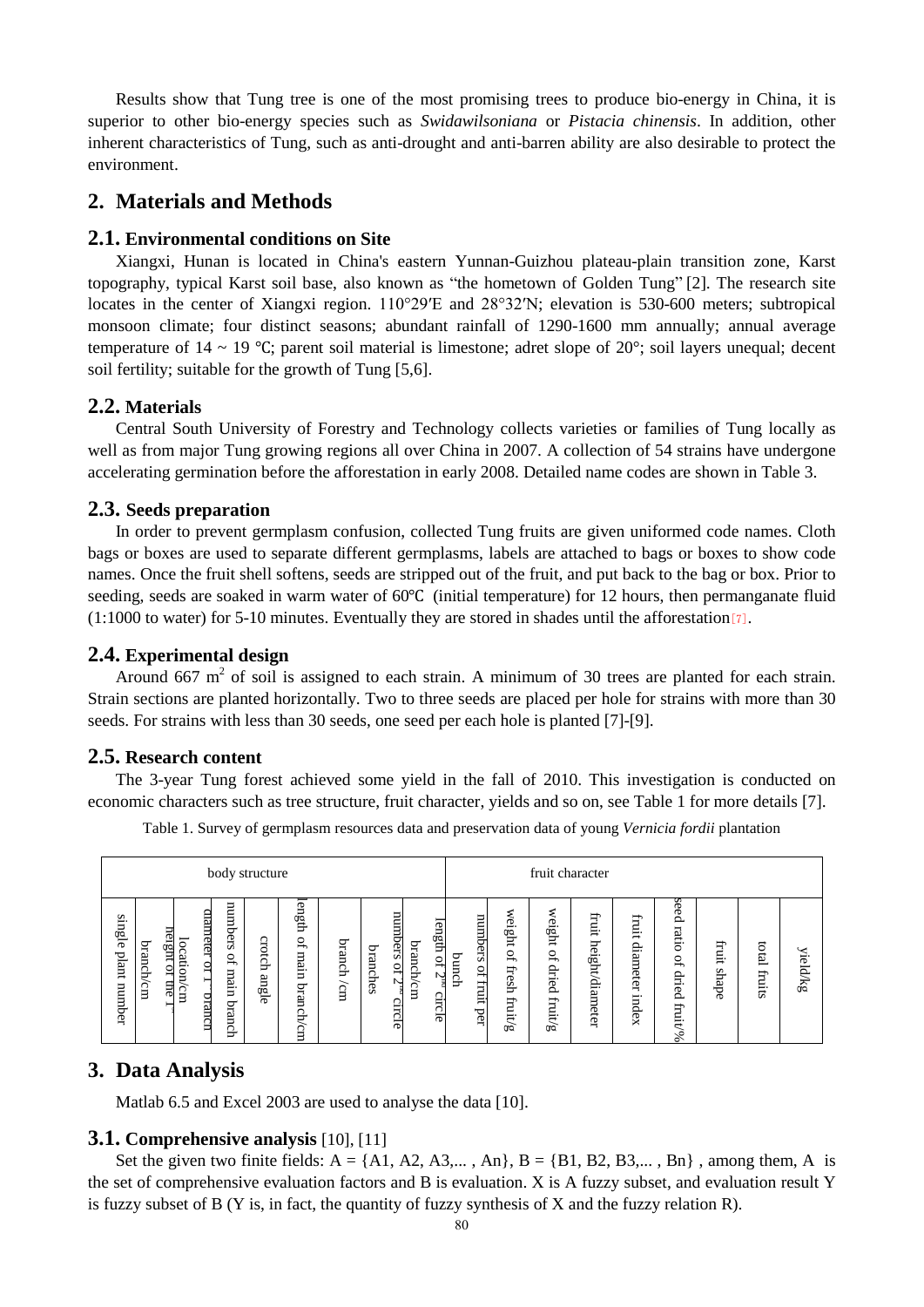### **3.2. Calculation and matrix**

A = {tree structure (0.3), fruit cluster character(0.3), yield(0.4)} (1\*3);

Detailed value of the 54 Tung germplasm resources of each evaluation factor set (3\*54), (Table 2).

The result is used to the judgment matrix for the evaluated result of Y by using matrix multiplication method, and optimize it.

Fuzzy transformation:  $Y = X \cdot R$ 

Plant characters within a certain range is helpful towards practical productions. Suitable tree shape is beneficial to higher yield and resistance. Smaller branching angle result tighter plant structure, thus, increase plant units per area, given all other conditions equal. In addition, higher number of circles of main branches is more advantageous for Tung blossoms, which also results higher natural yield.

| Factor                  |                       | Number                       |                    |                  |                  |                 |          |                 |                 |                  |                 |                  |                |
|-------------------------|-----------------------|------------------------------|--------------------|------------------|------------------|-----------------|----------|-----------------|-----------------|------------------|-----------------|------------------|----------------|
|                         |                       |                              | $\mathbf{1}$       | $\overline{2}$   | 3                | .               | 27       | 28              | $\cdots$        | 52               | 53              | 54               |                |
|                         |                       | height of                    | average            | 115              | 140              | 250             | $\ldots$ | 80              | 193             | $\ldots$         | 160             | $\overline{0}$   | $\Omega$       |
| tree structure<br>(0.3) |                       | 1 <sup>st</sup><br>branch/cm | evaluated<br>value | 0.9              | 0.5              | 0.5             | .        | 0.9             | 0.5             | $\cdots$         | 0.5             | $\boldsymbol{0}$ | $\overline{0}$ |
|                         |                       |                              | average            | $\overline{80}$  | $\overline{75}$  | $\overline{75}$ | .        | $\overline{30}$ | $\overline{70}$ | $\cdots$         | $\overline{70}$ | $\overline{0}$   | $\Omega$       |
|                         | crotch<br>angle $/$ ° |                              | evaluated<br>value | 0.7              | 0.7              | 0.7             | $\cdots$ | 0.9             | 0.7             | $\cdots$         | 0.7             | $\overline{0}$   | $\Omega$       |
|                         |                       | circle                       | average            | 2                | $\mathbf{1}$     | $\mathbf{1}$    | $\cdots$ | $\overline{2}$  | $\mathbf{1}$    | $\cdots$         | $\mathbf{1}$    | $\overline{0}$   | $\Omega$       |
|                         |                       | number                       | evaluated<br>value | $0.8\,$          | 0.5              | 0.5             | .        | $0.8\,$         | 0.5             | $\cdots$         | 0.5             | $\overline{0}$   | $\overline{0}$ |
|                         |                       | averaged evaluated value     |                    | $\overline{0.8}$ | 0.57             | 0.57            | $\cdots$ | 0.87            | 0.57            | .                | 0.57            | $\overline{0}$   | $\Omega$       |
| character<br>(0.3)      | fruit cluster         |                              | average            | 3                | $\mathbf{1}$     | $\mathbf{1}$    | $\cdots$ | $\mathbf{1}$    | $\mathbf{1}$    | $\cdots$         | $\mathbf{1}$    | $\Omega$         | $\Omega$       |
|                         |                       |                              | evaluated value    | $\overline{0.9}$ | $\overline{0.5}$ | 0.5             | $\ldots$ | 0.5             | 0.5             | $\cdots$         | 0.5             | $\overline{0}$   | $\Omega$       |
|                         | average               |                              | 1.18               | $\overline{0}$   | 0.195            | $\cdots$        | 1.43     | $\overline{0}$  | .               | $\overline{0}$   | $\overline{0}$  | $\overline{0}$   |                |
| yield (0.4)kg           | evaluated value       |                              | 0.5                | $\mathbf{0}$     | 0.5              | $\cdots$        | 0.5      | $\overline{0}$  | .               | $\boldsymbol{0}$ | $\Omega$        | $\Omega$         |                |

Table 2: Comprehensive evaluation summary

 $\begin{bmatrix} 0.80 & 0.57 & 0.57 \ldots 0.87 & 0.57 \ldots 0.57 & 0.00 \end{bmatrix}$  $Y=A*B=(0.30\;0.30\;0.40) \leq 0.90\;0.50\;0.50...0.50\;0.50...0.50\;0.00$ 

 $=[0.710 \; 0.321 \; 0.521 \ldots 0.611 \; 0.321 \ldots 0.321 \; 0.000 \; 0.000]$ 

The scores of 54 strains in decreasing order is shown in Table 3.

 $\begin{bmatrix} 0.50 & 0.00 & 0.50 \ldots 0.50 & 0.00 \ldots 0.00 & 0.00 \end{bmatrix}$ 

# **3.3. Results**

Table 4 shows the comprehensive evaluation results of the 54 Tung tree strains. Hongyan 3, Luxi 1,and Superior Single Plant 8-504 receive highest scores, average at 0.891, on tree structure, fruit cluster character and yields. Next to the best are Xiqi 4 and Longshan 1, which average at 0.87. Further research could be conducted on their superior characters.

Both Hongyan 3 and Luxi 1 receive the same top score, however, the latter yields higher than the former. In addition, the tree shape of Putaotong is not as desirable as Xiaomitong. Further comprehensive evaluation could be conducted on fat and oil contents for cultivars with similar scores.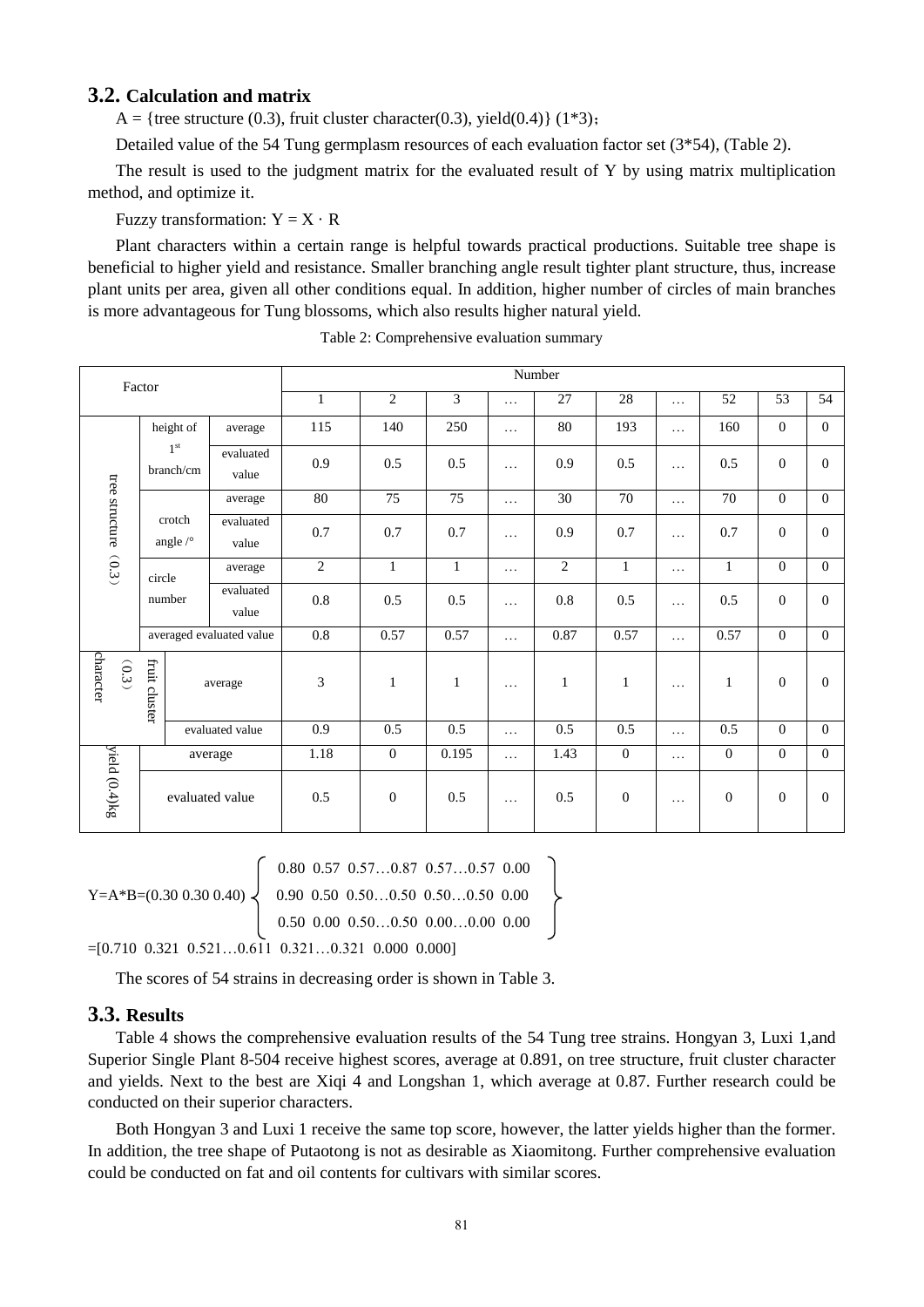| No.            | score     | cultivar No.   | cultivar name   | position    | score     | cultivar<br>No.          | code name of cultivar |  |
|----------------|-----------|----------------|-----------------|-------------|-----------|--------------------------|-----------------------|--|
| $\mathbf{1}$   | 0.891     | $\overline{9}$ | Hongyan 3       | 0.611<br>28 |           | 33                       | Leigongdong 38        |  |
| $\mathfrak{2}$ | 0.891     | 17             | Luxi 1          | 29          | 0.611     | 38                       | Wujiapu 31            |  |
| 3              | 0.891     | 29             | Youshu 8-504    | 30          | 0.599     | 49                       | Wujiapu 30            |  |
| 4              | 0.870     | 15             | Xiqi 4          | 31          | 0.590     | 37                       | Wujiapu 16            |  |
| 5              | 0.870     | 23             | Longshan 1      | 32          | 0.590     | 39                       | Leigongdog 39         |  |
| 6              | 0.861     | 11             | Wujiapu 22      | 33          | 0.581     | 34                       | Wujiapu 15            |  |
| $\tau$         | 0.861     | 18             | Luxi 2          | 34          | 0.569     | 8                        | Daxiaojiatai 4        |  |
| 8              | 0.849     | 19             | Hongyan 5       | 35          | 0.569     | 21                       | Xiqi 1                |  |
| 9              | 0.840     | 10             | Wujiapu 26      | 36          | 0.569     | 24                       | Wwuzhaotong           |  |
| 10             | 0.769     | 6              | Wujiatpu 6      | 37          | 0.560     | 42                       | Leigongdong 40        |  |
| 11             | 0.769     | 16             | Hongyan 4       | 38          | 0.521     | Xiqi 3<br>$\overline{3}$ |                       |  |
| 12             | 0.731     | 35             | Wujiapu 25      | 39          | 0.521     | $\overline{26}$          | Wuzhaotongguzhaoqing  |  |
| 13             | 0.730     | $\overline{4}$ | Wujiapu 17      | 40          | 0.521     | 36                       | EC37Xiaomitong EC37   |  |
| 14             | 0.730     | 50             | Wujiapu 19      | 41          | 0.500     | $\overline{7}$           | Wujiapu 23            |  |
| 15             | 0.721     | 14             | Wujiapu 15      | 42          | 0.390     | 32                       | Wujiapu 41            |  |
| 16             | 0.710     | $\mathbf{1}$   | Xiqi 2          | 43          | 0.381     | 43                       | Wujiapu 4             |  |
| 17             | 0.701     | 44             | Wujiapu 20      | 44          | 0.381     | 48                       | Wujiapu 1             |  |
| 18             | 0.691     | 30             | Damitong        | 45          | 0.339     | 46                       | Wujiapu 3             |  |
| 19             | 0.671     | 51             | Damitong        | 46          | 0.321     | $\overline{c}$           | Wujiapu 18            |  |
| 20             | 0.670     | $\sqrt{5}$     | Wujiatong 35    | 47          | 0.321     | 28                       | Wuzhaotongguzhaoqing  |  |
| 21             | 0.670     | $25\,$         | Yexingcang      | 48          | 0.321     | 45                       | Wujiapu 5             |  |
| $22\,$         | 0.641     | 12             | Daxiaojiatai 44 | 49          | 0.321     | 47                       | Wujiapu 24            |  |
| 23             | 0.629     | $20\,$         | Xiqi 5          | $50\,$      | 0.321     | 52                       | Wujiapu 24            |  |
| 24             | 0.620     | $22\,$         | Guzhaoqing      | 51          | $0.000\,$ | 40                       | Wujiapu 28            |  |
| 25             | 0.611     | 13             | Wujiapu 42      | 52          | 0.000     | 41                       | Wujiapu 33            |  |
| 26             | 0.611     | 27             | Zhousuitong     | 53          | 0.000     | 53                       | Wujiapu 23            |  |
| $27\,$         | $0.611\,$ | 31             | Wujiapu 37      | 54          | 0.000     | 54                       | Wujiapu 33            |  |

Table 3: The sequence of the 54 Tung oil strains scores

# **4. Conclusion**

In recent years, the resources of improved Tung tree germplasm has been decreasing, endangering the Chinese Tung tree eco library. The relevant Chinese government agency should strategically protect and develop Tong tree resources to preserve Tung tree resources for future benefits such as bio energy.

This project is approved in 2007. The total of 54 strains in this research are collected in the fall of 2007 including fortunately preserved varieties in the Hunan Province as well as the National '6th 5-year plan' and the '7th 5-year plan' preserved strains.